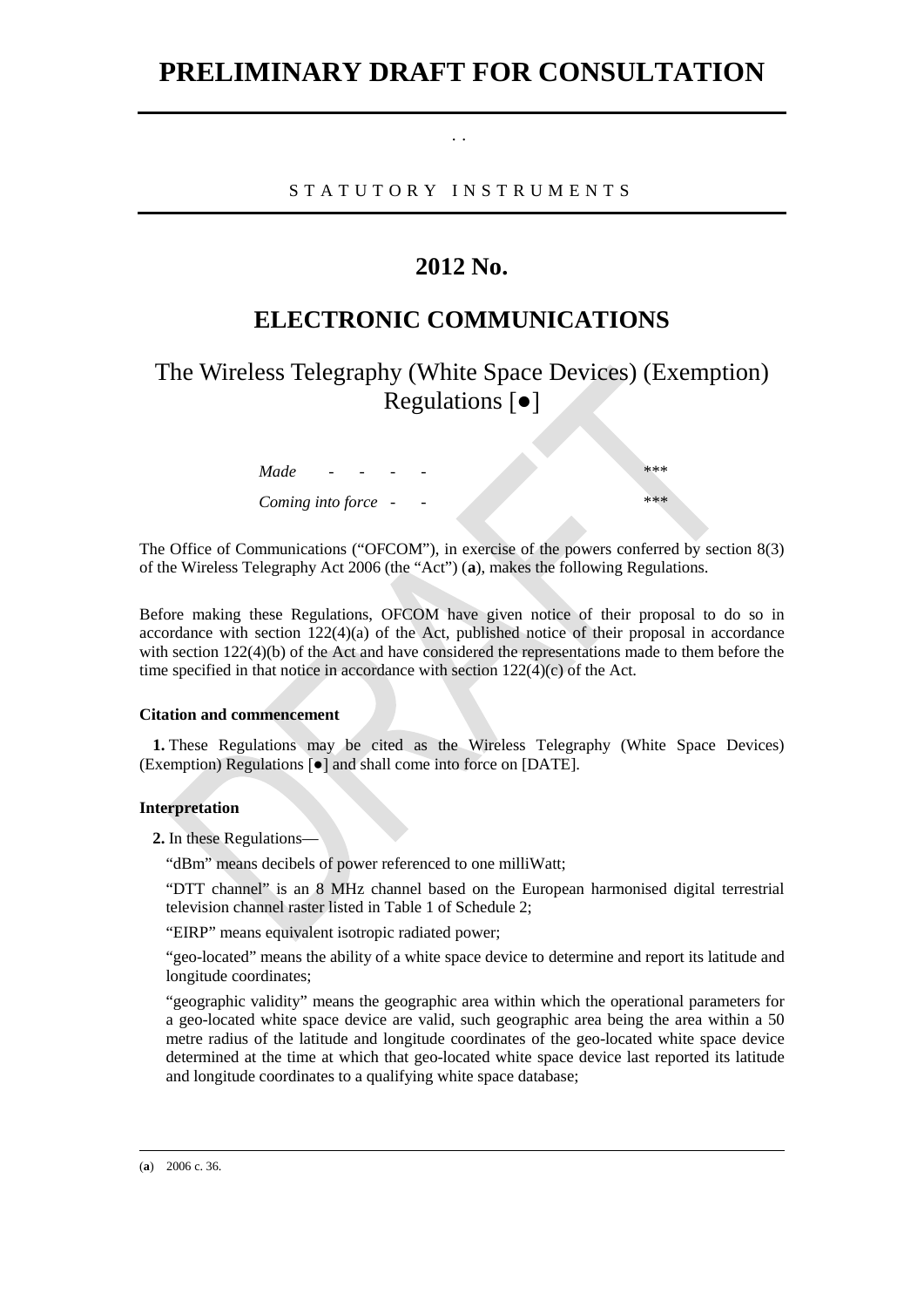"in-block EIRP spectral densities" means the EIRP specified in dBm over a bandwidth of 0.1 MHz and the EIRP specified in dBm over a bandwidth of 8 MHz where both EIRPs are measured within the DTT channels used by a white space device;

"MHz" means megahertz;

"out-of-block EIRP spectral density" means the EIRP specified in dBm over a bandwidth of 0.1 MHz where the EIRP is measured outside the DTT channels used by a white space device;

"qualifying white space database" means a white space database which has qualified to communicate with white space devices and to provide operational parameters to those white space devices under the terms of a contract between Ofcom and the person providing the white space database and which white space database is listed in Schedule 1;

"TV white spaces" means frequencies within the band 470 MHz to 790 MHz which have been identified by a white space database for use by a white space device under the operational conditions specified by the white space database; and

"white space device" means wireless telegraphy equipment which operates in TV white spaces.

#### **Exemption**

**3.** The establishment, installation and use of wireless telegraphy stations or wireless telegraphy apparatus ("wireless telegraphy equipment") for the purposes of accessing TV white spaces is hereby exempt from the provisions of section 8(1) of the Wireless Telegraphy Act 2006 where the requirements in regulations 4, 5 and 6 below are met.

#### **General requirements**

**4.**—(1) The wireless telegraphy equipment must—

- (a) operate within the frequency band 470 MHz to 790 MHz;
- (b) not be used airborne; and
- (c) provide a level of protection from undue interference to other users of the electromagnetic spectrum that is at least equivalent to that provided for in VNS 2188 – Voluntary National Specification 2188, White space devices operating in the 470 MHz to 790 MHz band(**[a](#page-1-0)**).
- (2) The wireless telegraphy equipment must either be—

(a) a geo-located device that obtains operational parameters directly from a white space database ("master white space device") in which case it must meet the requirements set out in Regulation 5; or

(b) a device that obtains operational parameters directly from a master white space device ("slave white space device") in which case it must meet the requirements set out in Regulation 6.

(3) For the purposes of these Regulations, operational parameters is the term given to the information that a white space database provides to a master white space device about the operational conditions under which a master white space device, or any slave white space device that the master white space device may serve, may transmit and includes—

- (a) the lower and upper frequency boundaries within which a white space device may transmit;
- (b) the maximum permitted in-block EIRP spectral densities between each lower frequency boundary and its corresponding upper frequency boundary;
- (c) limits on the maximum total number of DTT channels that may be used at any given time and the maximum number of contiguous DTT channels that may be used at any given time; and

<span id="page-1-0"></span> <sup>(</sup>**<sup>a</sup>**) published by OFCOM on [●]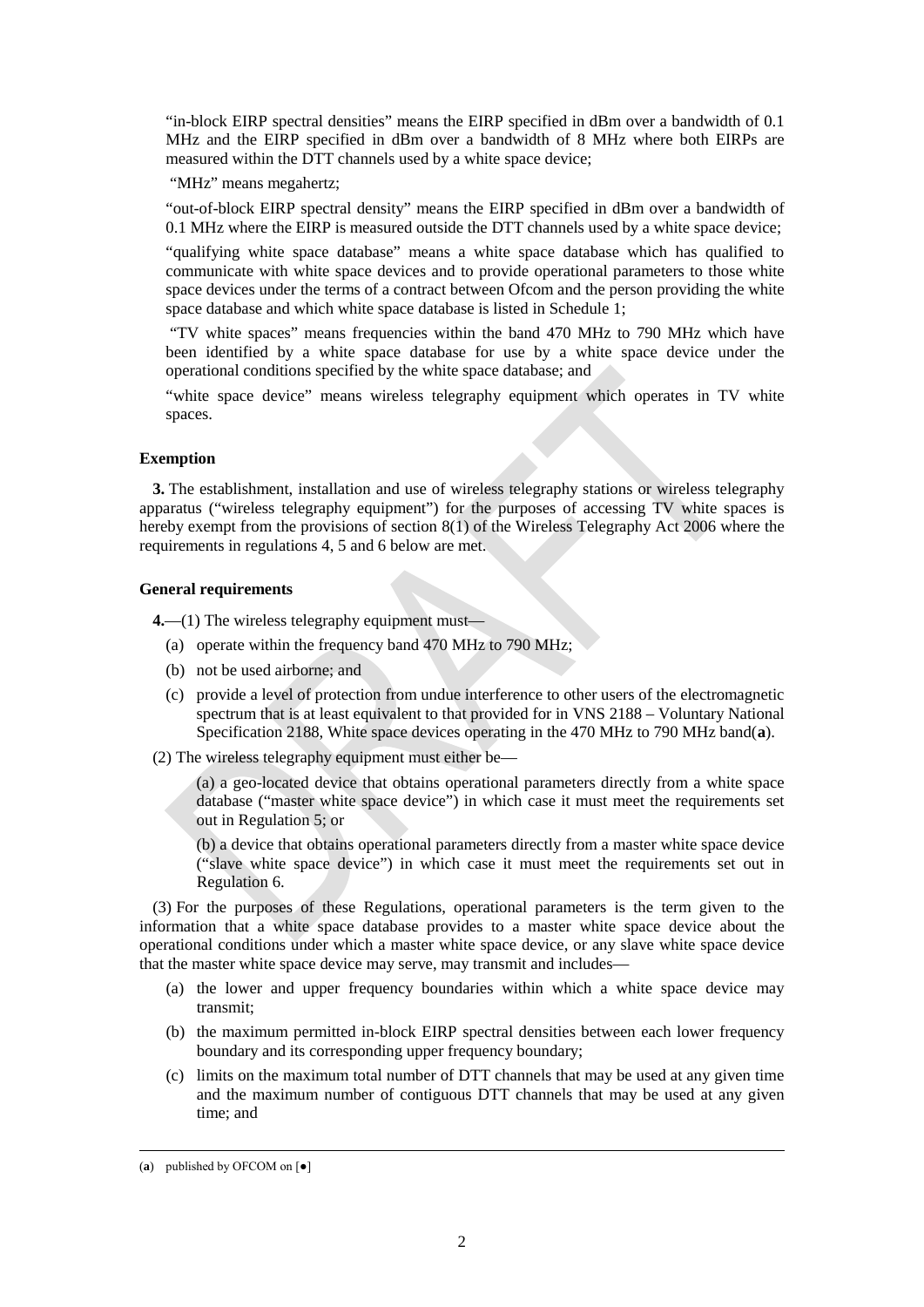(d) the time at which the operational parameters cease to be valid.

(4) The wireless telegraphy equipment must not cause or contribute to undue interference to any wireless telegraphy.

#### **Master white space device requirements**

**5.**—(1) A master white space device must not request operational parameters other than from a qualifying white space database**.**

(2) A master white space device must only transmit in the frequency band 470 MHz to 790 MHz—

- (a) in accordance with the operational parameters which it has received from a qualifying white space database; and
- (b) in a geographic area which does not exceed the geographic validity of those operational parameters.

(3) When requesting operational parameters for its own transmissions, a master white space device must provide the following information about its device characteristics and geographic location to the qualifying white space database—

- (a) the fact that the device is a master white space device;
- (b) the master white space device's unique device identifier which is the serial number or other identifier unique to the master white space device;
- (c) the device emission class with which the master white space device complies as specified in Table 2 in Schedule 3;
- (d) the master white space device's technology identifier which indicates the technology specifications used by the master white space device and the organisation responsible for those technology specifications;
- (e) whether the master white space device has antennas which are permanently mounted on a non-moving outdoor platform;
- (f) the master white space device's model identifier which is either the model number affixed by the manufacturer of the master white space device or some other identifier of the product family to which the master white space device belongs;
- (g) the master white space device's antenna latitude and longitude coordinates; and
- (h) the accuracy of the master white space device's antenna latitude and longitude coordinates specified as  $\pm \Delta x$  and  $\pm \Delta y$  metres respectively, corresponding to a ninety-five per cent confidence level.

(4) After having received operational parameters for its own transmissions and before transmitting in accordance with those operational parameters, a master white space device must provide the following information to the qualifying white space database that provided the operational parameters—

- (a) the lower and upper frequency boundaries within which the master white space device will transmit; and
- (b) the maximum in-block EIRP spectral densities at which the master white space device will transmit between each reported lower frequency boundary and its corresponding upper frequency boundary

(5) A master white space device must cease all transmissions in the frequency band 470 MHz to 790 MHz within 60 seconds of receiving instructions to do so from a qualifying white space database.

(6) A master white space device must not communicate operational parameters to a slave white space device unless those operational parameters have been communicated to the master white space device by a qualifying white space database.

(7) A master white space device must communicate all the information that it receives from a slave white space device pursuant to Regulation  $6(3)$  and Regulation  $6(4)$  to a qualifying white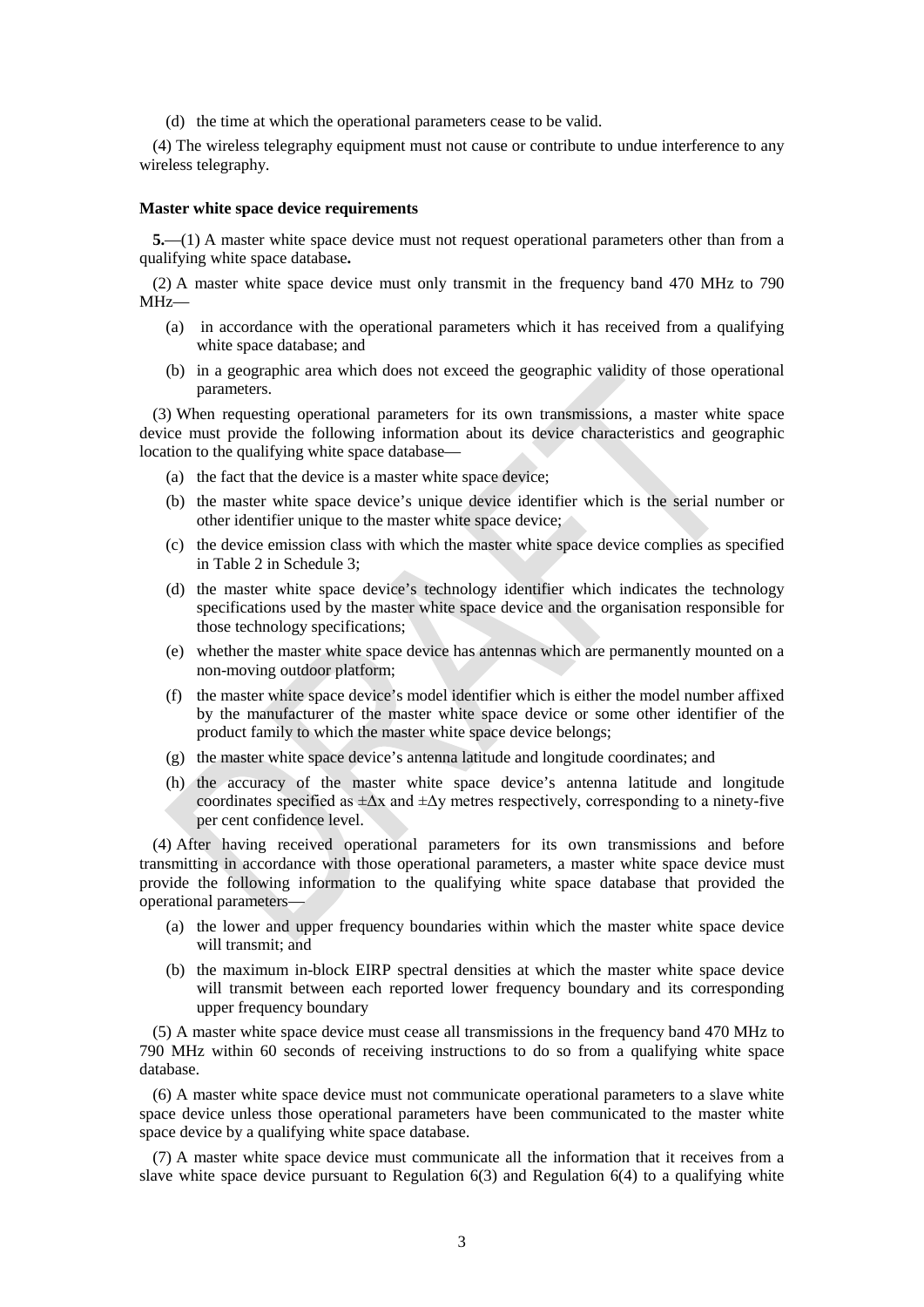space database and must state that the information relates to a slave white space device that it is serving.

#### **Slave white space device requirements**

**6.**—(1) A slave white space device must only transmit in the frequency band 470 MHz to 790 MHz—

- (a) in accordance with the operational parameters which it has received from a master white space device; and
- (b) if the slave white space device is a geo-located device, in a geographic area which does not exceed the geographic validity of the operational parameters which it has received from a master white space device.

(2) For the purposes of Regulation 6, a slave white space device must transmit in accordance with operational parameters that are either—

- (a) operational parameters that apply to all slave white space devices operating in the area in which transmissions from the master white space device providing the operating parameters can be received ("generic operational parameters"); or
- (b) operational parameters that are specific to the slave white space device's characteristics and, if it is a geo-located device, to its geographic location ("specific operational parameters").

(3) After having received generic operational parameters from a master white space device, a slave white space device must provide the following information to that master white space device—

- (a) the slave white space device's unique device identifier which is the serial number or other identifier unique to the slave white space device;
- (b) the device emission class with which the slave white space device complies as specified in Table 2 in Schedule 3;
- (c) the slave white space device's technology identifier which indicates the technology specifications used by the slave white space device and the organisation responsible for those technology specifications;
- (d) whether the slave white space device has antennas which are permanently mounted on a non-moving outdoor platform;
- (e) the slave white space device's model identifier which is either the model number affixed by the manufacturer of the slave white space device or some other identifier of the product family to which the slave white space device belongs;
- (f) if the slave white space device is a geo-located device, the slave white space device's antenna latitude and longitude coordinates;
- (g) if the slave white space device is a geo-located device, the accuracy of the slave white space device's antenna latitude and longitude coordinates specified as  $\pm \Delta x$  and  $\pm \Delta y$ metres respectively, corresponding to a ninety-five per cent confidence level;
- (h) the lower and upper frequency boundaries within which the slave white space device will transmit; and
- (i) the maximum in-block EIRP spectral densities at which the slave white space device will transmit between each reported lower frequency boundary and its corresponding upper frequency boundary.

(4) After having received specific operational parameters from a master white space device, a slave white space device must provide the following information to that master white space device—

(a) the lower and upper frequency boundaries within which the slave white space device will transmit; and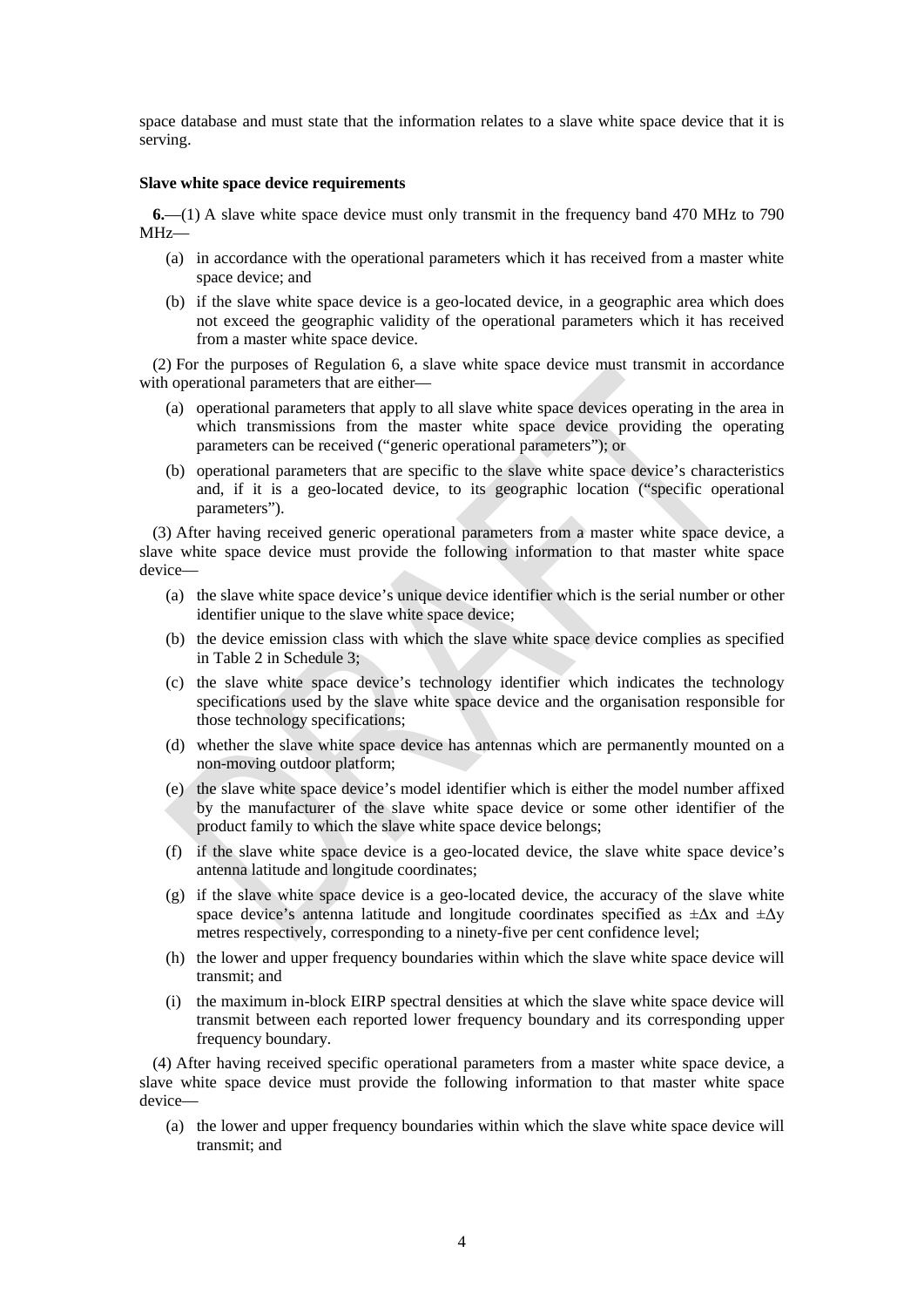(b) the maximum in-block EIRP spectral densities at which the slave white space device will transmit between each reported lower frequency boundary and its corresponding upper frequency boundary.

(5) A slave space device must cease all transmissions in the frequency band 470 MHz to 790 MHz—

- (a) within one second of receiving instructions to do so from a master white space device; or
- (b) if the slave white space device loses communications for more than five seconds with the master white space device from which it has received its most recent operational parameters.

[**•**] Chief Executive of the Office of Communications [Date] For and by authority of the Office of Communications

# SCHEDULE 1 LIST OF QUALIFYING WHITE SPACE DATABASES

[List of qualifying white space databases to be inserted]

## SCHEDULE 2

**Table 1**

### **Table of European harmonised DTT channel raster and corresponding DTT channel numbers**

| <b>DTT</b> | 470 | 478 | 486 | 766    | 774 | 782 |
|------------|-----|-----|-----|--------|-----|-----|
| channel    | to  | to  | to  | <br>to | to  | to  |
| raster     | 478 | 486 | 494 | 774    | 782 | 790 |
| (MHz)      |     |     |     |        |     |     |

| $\Gamma$<br><i><u>DII</u></i> |                               |                                    |               |              |           |    |
|-------------------------------|-------------------------------|------------------------------------|---------------|--------------|-----------|----|
| channel                       | $\bigcap$ 1<br>$\overline{a}$ | $\sim$<br>$\overline{\phantom{a}}$ | $\sim$<br>ر_ر | <br>c٥<br>J0 | 50<br>ر ر | 60 |
| numbers                       |                               |                                    |               |              |           |    |

### SCHEDULE 3

#### **Table 2**

#### **Table of device emission classes**

The emission class is determined on the basis of the relationship between the in-block and out-ofblock EIRP spectral densities of a white space device. This relationship is defined as—

$$
P_{\rm OOB} \leq \max\{P_{\rm IB} - AFLR, -84\}
$$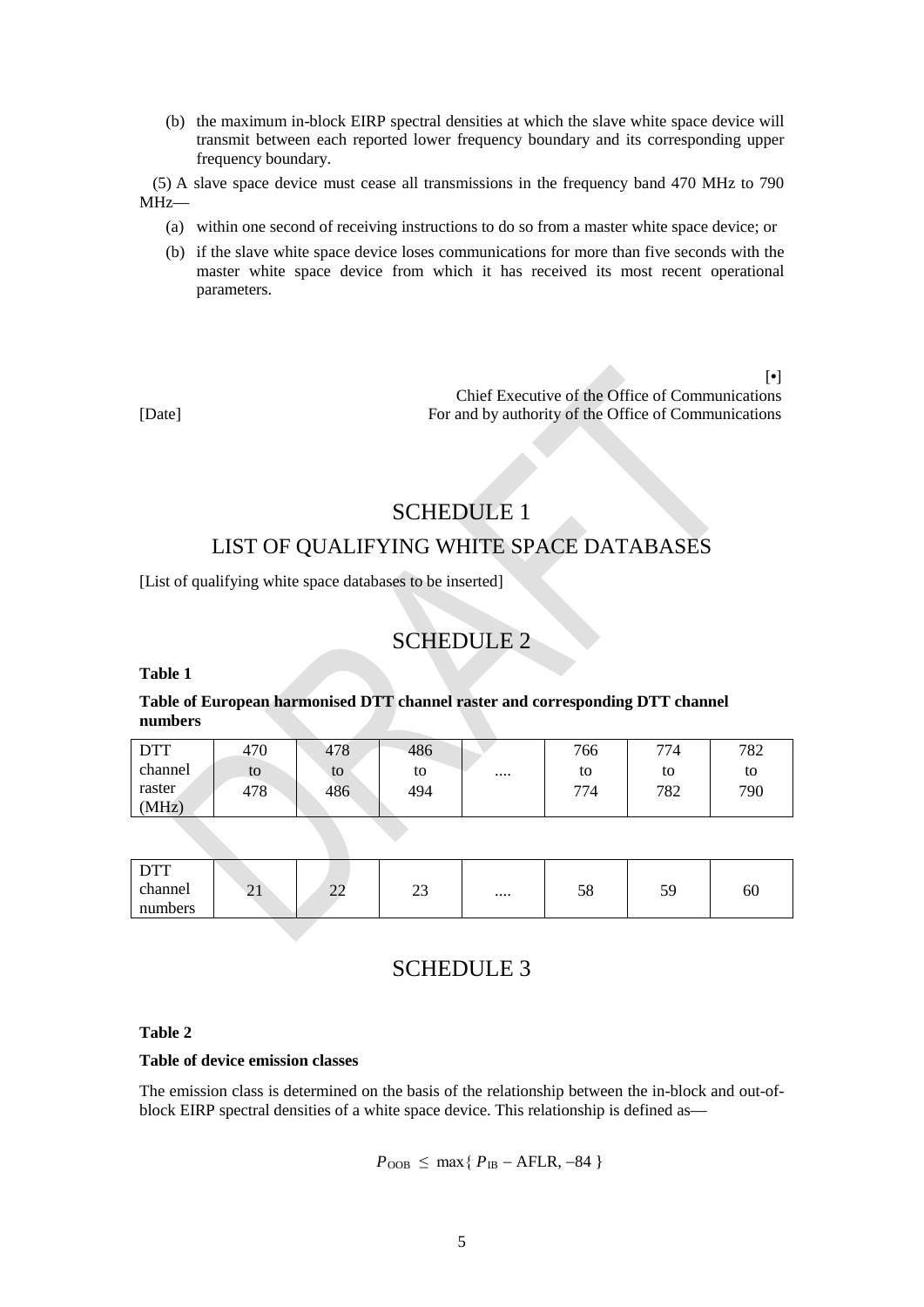where  $P_{\text{IB}}$  is the in-block EIRP spectral density (in dBm over 8 MHz),  $P_{\text{OOB}}$  is the out-of-block EIRP spectral density (in dBm over 0.1 MHz) in the DTT channels adjacent to those used by the white space device and AFLR is the adjacent channel frequency leakage ratio (in dB).

The four device emission classes are specified in Table 2 below, each class corresponding to a different value of AFLR.

| Where $P_{OOB}$ falls<br>within the $n^{th}$ | $AFLR$ (dB) |         |         |         |  |
|----------------------------------------------|-------------|---------|---------|---------|--|
| adjacent channel                             | Class 1     | Class 2 | Class 3 | Class 4 |  |
| $n = \pm 1$                                  | 74          | 74      | 64      | 54      |  |
| $n = \pm 2$                                  | 79          | 74      | 74      | 64      |  |
| $n \geq +3$ or $n \leq -3$                   | 84          | 74      | 84      | 74      |  |